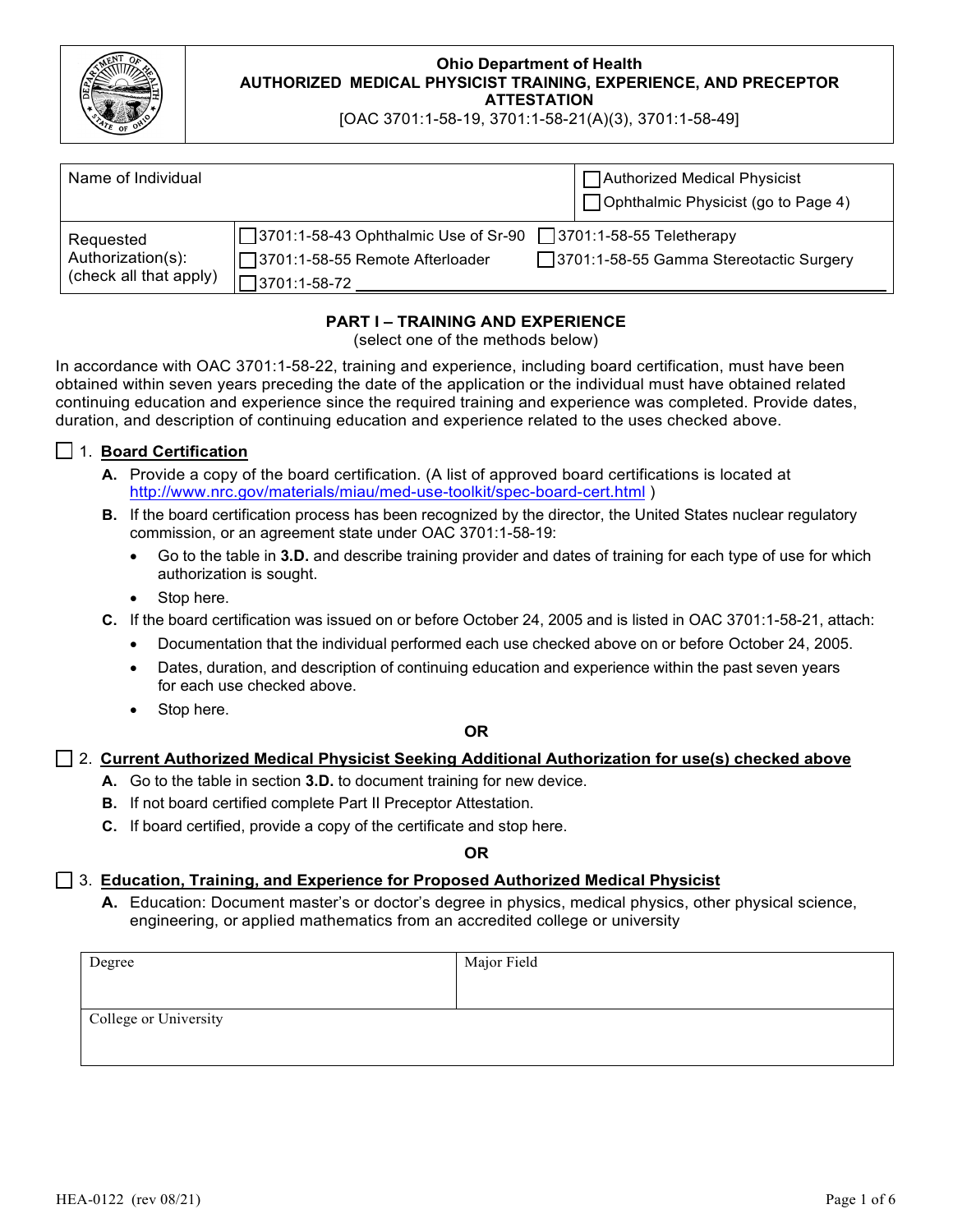

[OAC 3701:1-58-19, 3701:1-58-21(A)(3), 3701:1-58-49]

**B.** Supervised full-time medical physics training and work experience in clinical radiation facilities that provide high-energy external beam therapy (photons and electrons with energies greater than or equal to 1 million electron volts) and brachytherapy services.

□ Yes. Completed 1 year of full-Time training in medical physics (for areas identified below) under the

supervision of who meets the requirements of an Authorized Medical Physicist.

#### **AND**

□ Yes. Completed 1 year of full-time work experience in medical physics (for areas identified below) under

the supervision of who meets the requirements of an Authorized Medical Physicist.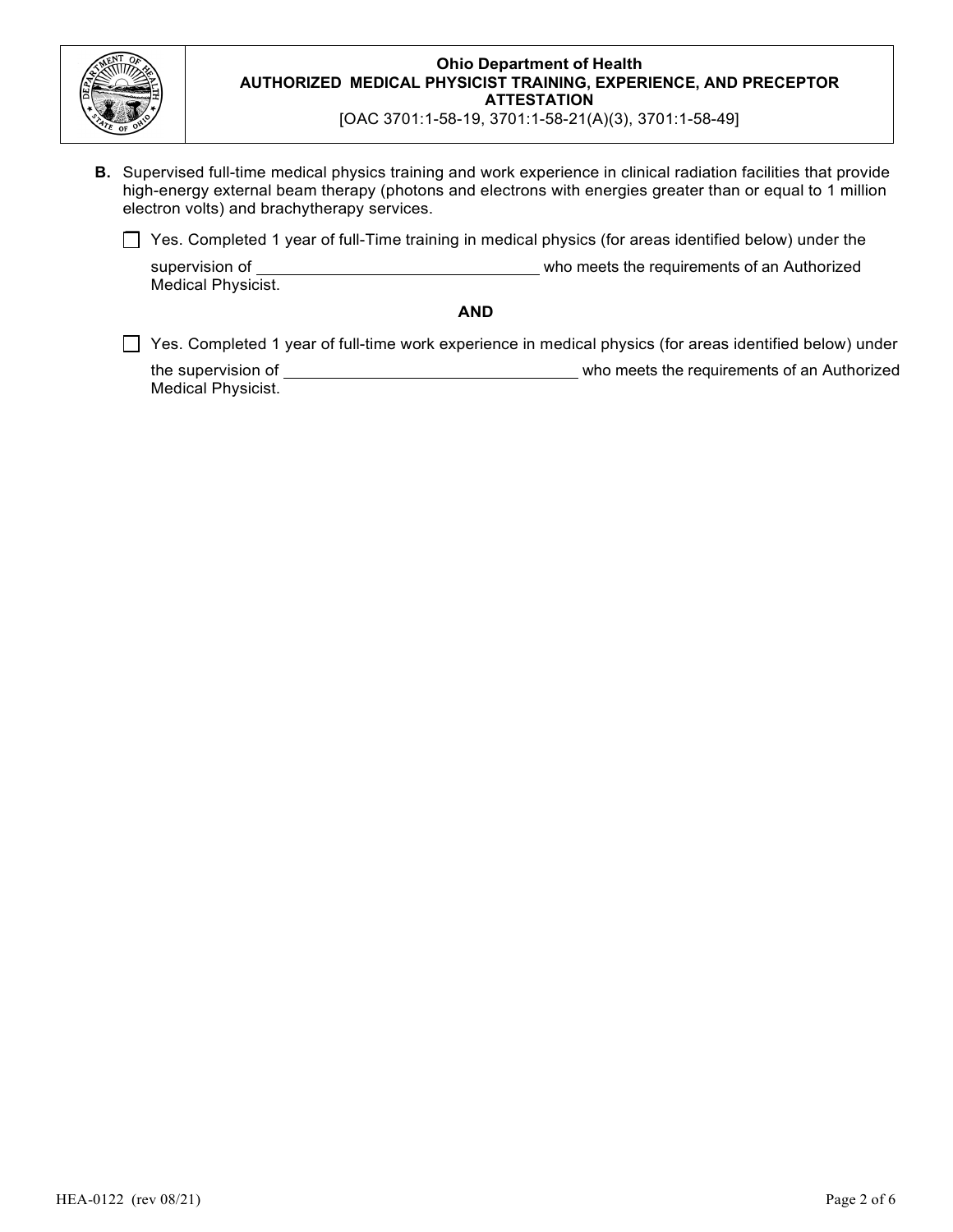

[OAC 3701:1-58-19, 3701:1-58-21(A)(3), 3701:1-58-49]

**C.** Supervised Radiation Safety Experience *(If more than one supervising individual is necessary to document supervised work experience, provide multiple copiesof this section).*

| Description of Training /<br>Experience                                                                                                      | Location of Training & License Number of<br>Facility & Medical Device(s) Used + | Dates of<br>Training*                                                                  | Dates of<br><b>Work</b><br>Experience * |  |
|----------------------------------------------------------------------------------------------------------------------------------------------|---------------------------------------------------------------------------------|----------------------------------------------------------------------------------------|-----------------------------------------|--|
| <b>Medical Physics</b>                                                                                                                       |                                                                                 |                                                                                        |                                         |  |
| Performing sealed source leak<br>tests and inventories                                                                                       |                                                                                 |                                                                                        |                                         |  |
| Performing decay corrections                                                                                                                 |                                                                                 |                                                                                        |                                         |  |
| Performing full calibration and<br>periodic spotchecks of external<br>beam treatment unit(s)                                                 |                                                                                 |                                                                                        |                                         |  |
| Performing full calibration and<br>periodic spotchecks of<br>stereotactic radiosurgery unit(s)                                               |                                                                                 |                                                                                        |                                         |  |
| Performing full calibration and<br>periodic spotchecks of remote<br>afterloading unit(s)                                                     |                                                                                 |                                                                                        |                                         |  |
| Conducting radiation surveys<br>around external bean treatment<br>unit(s), stereotactic radiosurgery<br>unit(s), remote afterloading unit(s) |                                                                                 |                                                                                        |                                         |  |
| Supervising Individual**                                                                                                                     |                                                                                 | License number listing the supervising individual as<br>an AuthorizedMedical Physicist |                                         |  |

The supervising individual is authorized on the license for the following types medical uses:

☐ 3701:1-58-55 Remote Afterloader ☐ 3701:1-58-55 Teletherapy

☐ 3701:1-58-55 Gamma Stereotactic Surgery ☐ 3701:1-58-72

+ Training and work experience must be conducted in clinical radiation facilities that provide high-energy external beamtherapy (photons and electrons with greater than or equal to 1 million electron volts) and brachytherapy services.

\* 1 year of full-time medical physics training and 1 year of full-time work experience cannot be concurrent.

\*\* If the supervising medical physicist is not an authorized medical physicist, the license must submit evidence that the supervising medical physicist meets the training and experience requirements in OAC rules 3701:1-58-19 and 3701:1-58-22 for the types of use for which the individual is seeking authorization.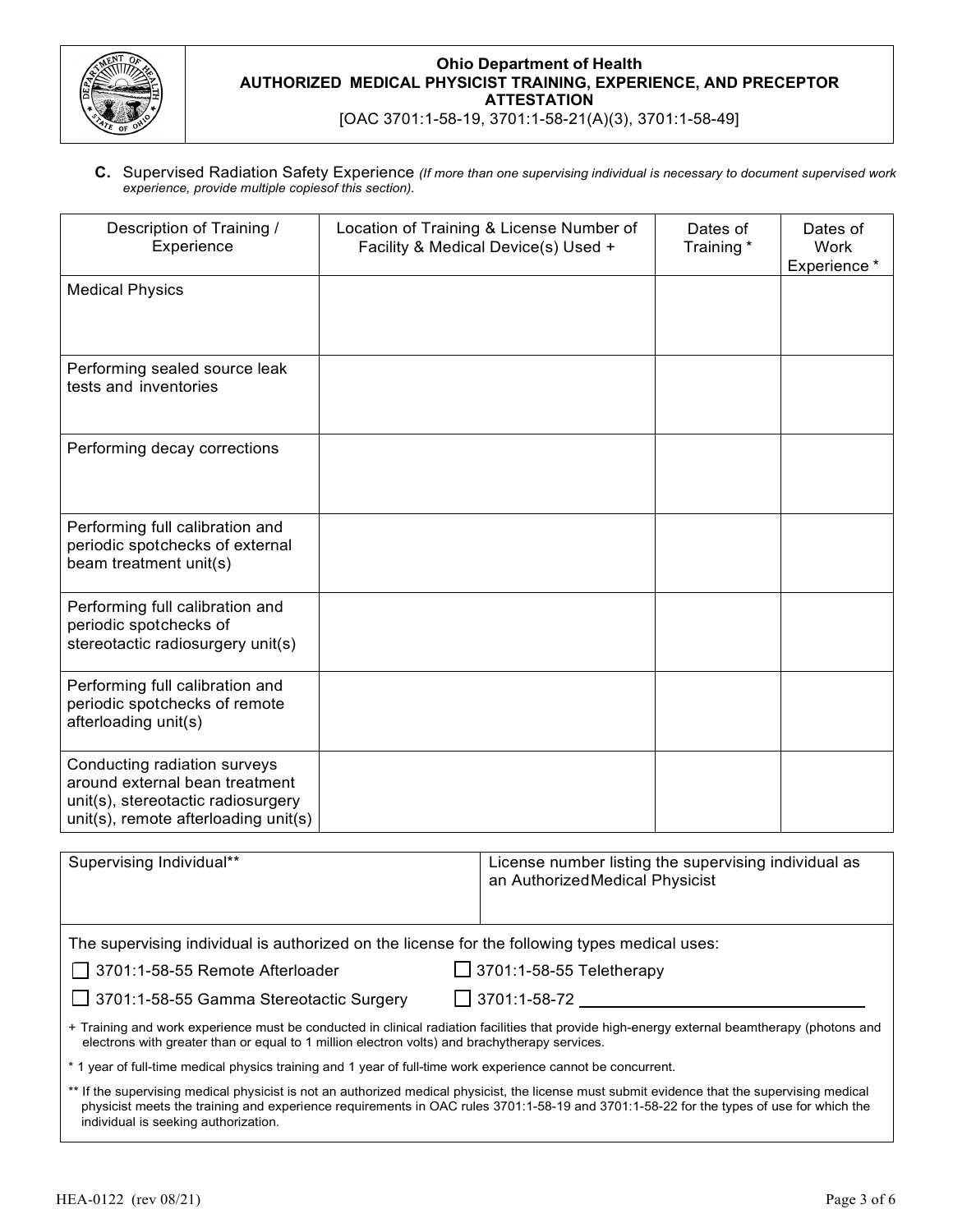

[OAC 3701:1-58-19, 3701:1-58-21(A)(3), 3701:1-58-49]

## **D.** Describe training provider and dates of training for each type of use for which authorization is sought.

| <b>Description of Training</b>          | Training Provider and Dates of Training |             |                                    |
|-----------------------------------------|-----------------------------------------|-------------|------------------------------------|
| Types medical uses                      | Remote Afterloader                      | Teletherapy | Gamma Stereotactic<br>Radiosurgery |
| Hands - on device operation             |                                         |             |                                    |
| Safety procedures for the<br>device use |                                         |             |                                    |
| Clinical use of the device              |                                         |             |                                    |
| Treatment planning system<br>operation  |                                         |             |                                    |

| <b>Authorized Sought</b>                                                                           | Device | <b>Training Provided By</b> | Dates of<br>Training |
|----------------------------------------------------------------------------------------------------|--------|-----------------------------|----------------------|
| 3701:1-58-43 Ophthalmic<br>Use of Strontium-90                                                     |        |                             |                      |
| 3701:1-58-72 Emerging<br>Technologies (attach additional<br>training and experience documentation) |        |                             |                      |

| Supervising Individual                                                                        | License number listing the supervising individual |  |  |
|-----------------------------------------------------------------------------------------------|---------------------------------------------------|--|--|
|                                                                                               |                                                   |  |  |
|                                                                                               |                                                   |  |  |
|                                                                                               |                                                   |  |  |
| The supervising individual is authorized on the license for the following types medical uses: |                                                   |  |  |
| □ 3701:1-58-43 Ophthalmic Use of Strontium-90                                                 | $\Box$ 3701:1-58-55 Teletherapy Unit(s)           |  |  |
| □ 3701:1-58-55 Remote Afterloader Unit(s)                                                     | □ 3701:1-58-55 Gamma Stereotactic Surgery Unit(s) |  |  |
| $\Box$ 3701:1-58-72                                                                           |                                                   |  |  |

**E.** Skip to and complete Part II Preceptor Attestation.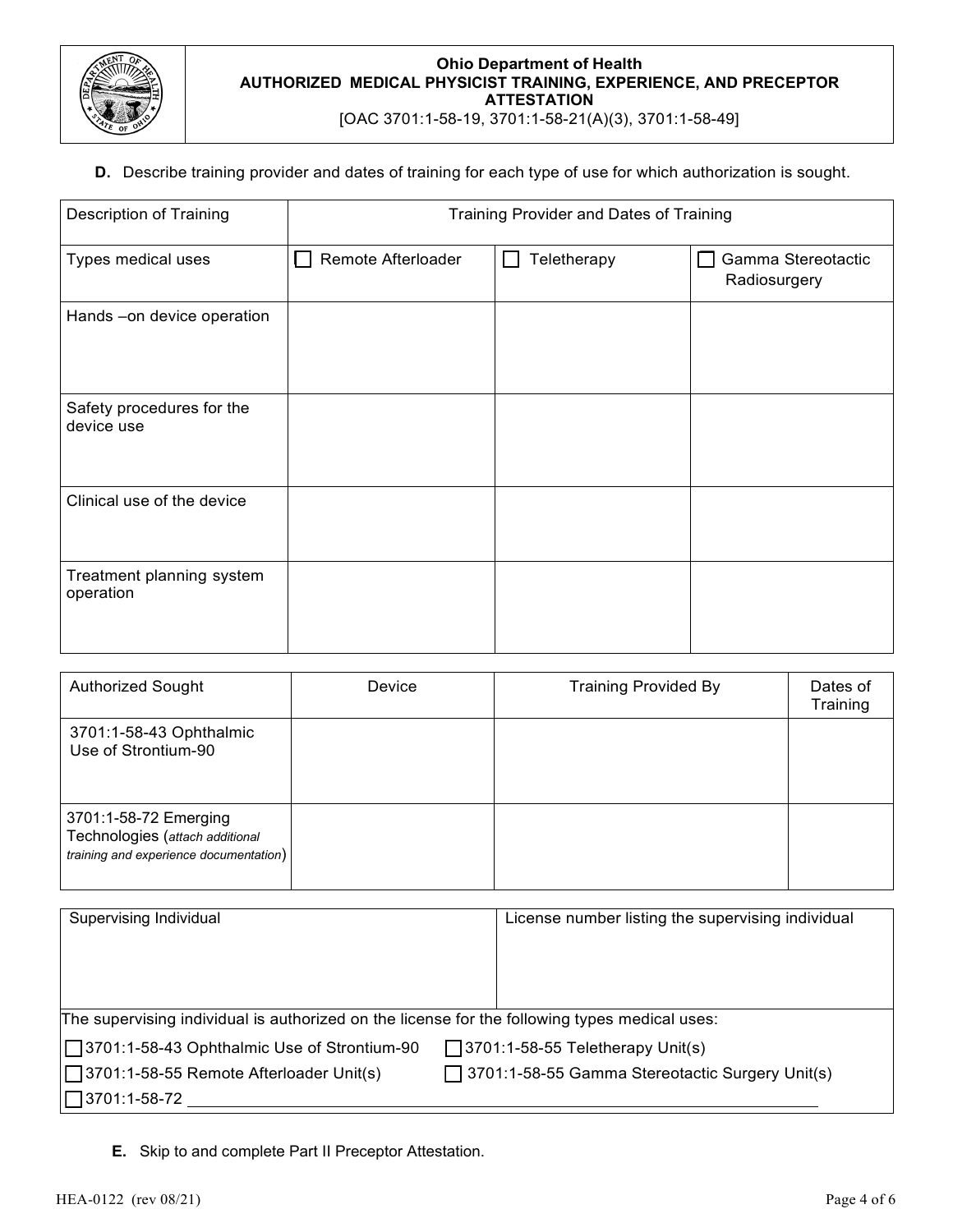

[OAC 3701:1-58-19, 3701:1-58-21(A)(3), 3701:1-58-49]

### ☐ 4. **Education, Training, and Experience for Proposed Ophthalmic Physicist**

**A.** Complete the table below to document education:

| Degree                       | Major Field |
|------------------------------|-------------|
| <b>College or University</b> |             |

**B.** Supervised full-time medical physics training and work experience in clinical radiation facilities that provide high-energy external beam therapy (photons and electrons with energies greater than or equal to 1 million electron volts) andbrachytherapy services.

☐Yes. Completed 1 year of full-time training in medical physics under the supervision of

medical physicist at

**AND**

☐Yes. Completed 1 year of full-time work experience in medical physics under the supervision of

medical physicist at

**C.** Complete the table below to document training and supervised work experience. (*If more than one supervising individual is necessary to document supervised training, provide multiple copies of this page)*

| Description of Training                                                                            | Location of Training<br>License Number of Training Facility | Dates of<br>Training |
|----------------------------------------------------------------------------------------------------|-------------------------------------------------------------|----------------------|
| The creating, modifying, and completing<br>written directives.                                     |                                                             |                      |
| Procedures for administrations<br>requiring a written directive                                    |                                                             |                      |
| Performing the calibration measurements<br>of brachytherapy sources as detailed in<br>3701:1-58-48 |                                                             |                      |
| Supervising Individual                                                                             | License Number - For which supervision was performed        |                      |